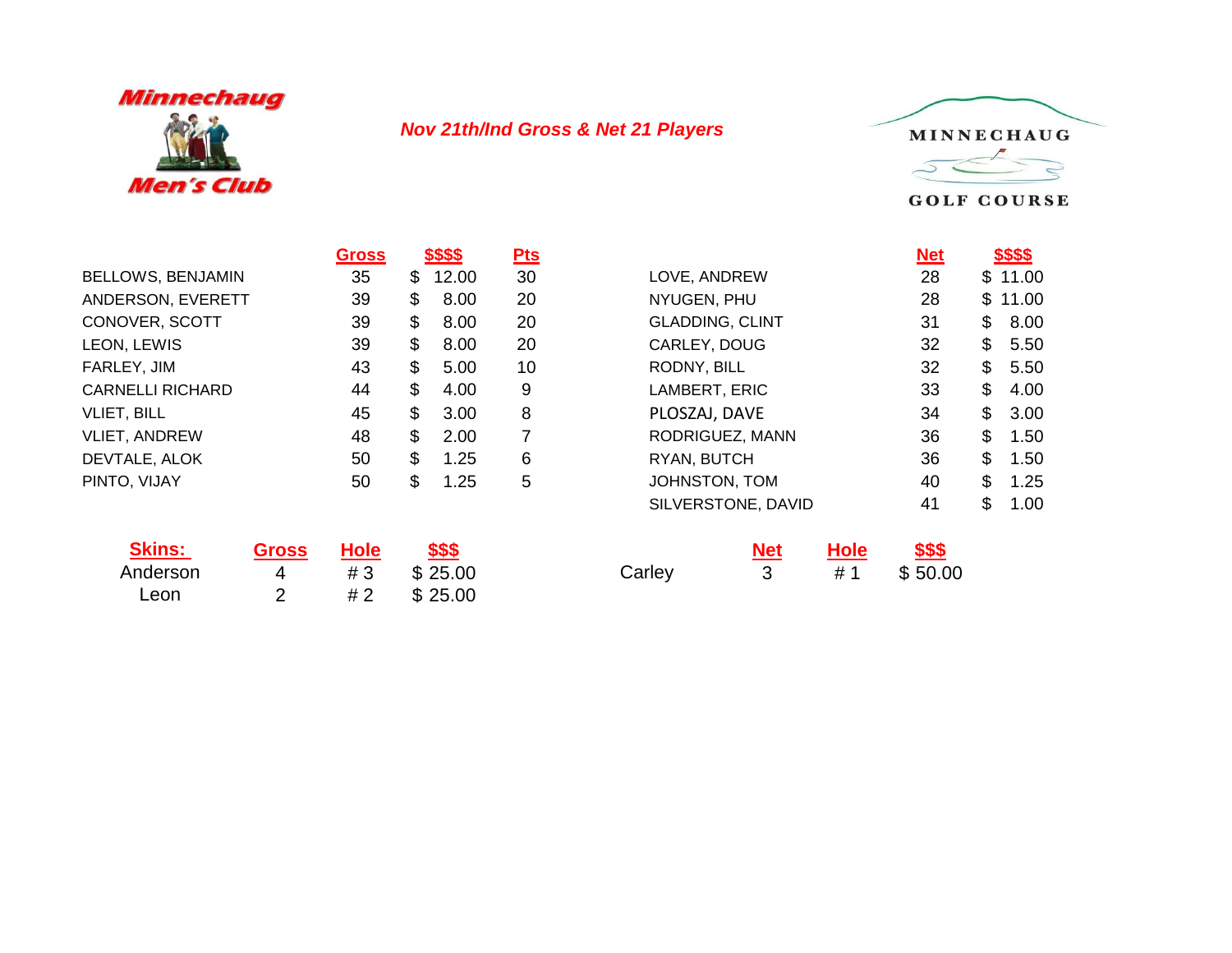| <b>Gross Skins</b>       | 1                | $\overline{2}$          | 3                       | 4              | $\overline{5}$ | 6                        |                | $\underline{8}$ | 9              |
|--------------------------|------------------|-------------------------|-------------------------|----------------|----------------|--------------------------|----------------|-----------------|----------------|
| ANDERSON, EVERETT        | 5                |                         | $\overline{\mathbf{4}}$ | 6              | 5              | 4                        |                | Δ<br>₩          | 4              |
| <b>BELLOWS, BENJAMIN</b> |                  |                         | 5                       | 5              |                | 3                        |                | $\Omega$<br>σ   | 3              |
| CARLEY, DOUG             |                  | 6                       | $\overline{7}$          | 6              | 5              | 5                        | 4              | 3               | 6              |
| <b>CARNELLI RICHARD</b>  | 5                | 6                       | 7                       | 6              |                | 5                        | 5              | 3               | 3              |
| CONOVER, SCOTT           | 5                | 5                       | 6                       | 4              | 5              | $\overline{\mathcal{A}}$ | 4              | 3               | 3              |
| DEVTALE, ALOK            | 5                | 5                       | 8                       | 4              | 6              | 4                        | 5              | 5               | 8              |
| FARLEY, JIM              | 5                | $\overline{\mathbf{4}}$ | $\overline{7}$          | 5              | 7              | $\overline{\mathcal{A}}$ | 5              | 3               | 3              |
| <b>GLADDING, CLINT</b>   | 5                | 5                       | 5                       | 5              | 5              | 4                        | 4              | 3               | 4              |
| JOHNSTON, TOM            | 5                | 10                      | 10                      | 6              | 6              | 5                        | 4              | 6               | 3              |
| LAMBERT, ERIC            | 6                | $\overline{7}$          | 6                       | 5              | 6              | 3                        | 5              | 5               | 4              |
| LEON, LEWIS              | 4                | $\overline{4}$          | 6                       | 6              | 5              | $\overline{\mathcal{A}}$ | 5              | 3               | $\overline{2}$ |
| LOVE, ANDREW             | 4                | 5                       | 6                       | ୫              | 5              | 3                        | $\overline{4}$ | 4               | 3              |
| NYUGEN, PHU              | 5                | 6                       | 6                       | 5              | 5              | ₹                        | 4              | $\overline{4}$  | 4              |
| PINTO, VIJAY             | 4                | $\overline{4}$          | 7                       | 7              | 8              | 5                        | $\overline{7}$ | 5               | 3              |
| PLOSZAJ, DAVE            | 5                | $\overline{7}$          | 7                       | 6              | 5              | 5                        | 5              | $\overline{4}$  | 4              |
| RODNY, BILL              | 5                | $\overline{7}$          | 6                       | 5              | 5              | 3                        | 6              | 5               | 5              |
| RODRIGUEZ, MANN          | $\boldsymbol{9}$ | 5                       | 8                       | 8              | 6              | ₹                        | 5              | $\overline{4}$  | 3              |
| RYAN, BUTCH              | 8                | 6                       | $\overline{7}$          | ⋇              | 8              | 4                        | 5              | 3               | 5              |
| SILVERSTONE, DAVID       | 6                | 8                       | 6                       | 5              | 6              | 6                        | 5              | 5               | 7              |
| <b>VLIET, ANDREW</b>     | 4                | $6\phantom{1}6$         | 5                       | $\overline{4}$ | 6              | $\overline{4}$           | 6              | 7               | 6              |
| <b>VLIET, BILL</b>       | 5                | $\overline{4}$          | $\overline{7}$          | 5              | 6              | 5                        | 5              | 4               | 4              |
|                          | 4                | $\overline{4}$          | 4                       | 3              | $\overline{4}$ | $\overline{2}$           | 4              | 3               | $\overline{2}$ |
|                          |                  |                         | Anderson                |                |                |                          |                |                 | Leon           |
|                          |                  |                         | 25.00<br>\$             |                |                |                          |                |                 | \$<br>25.00    |